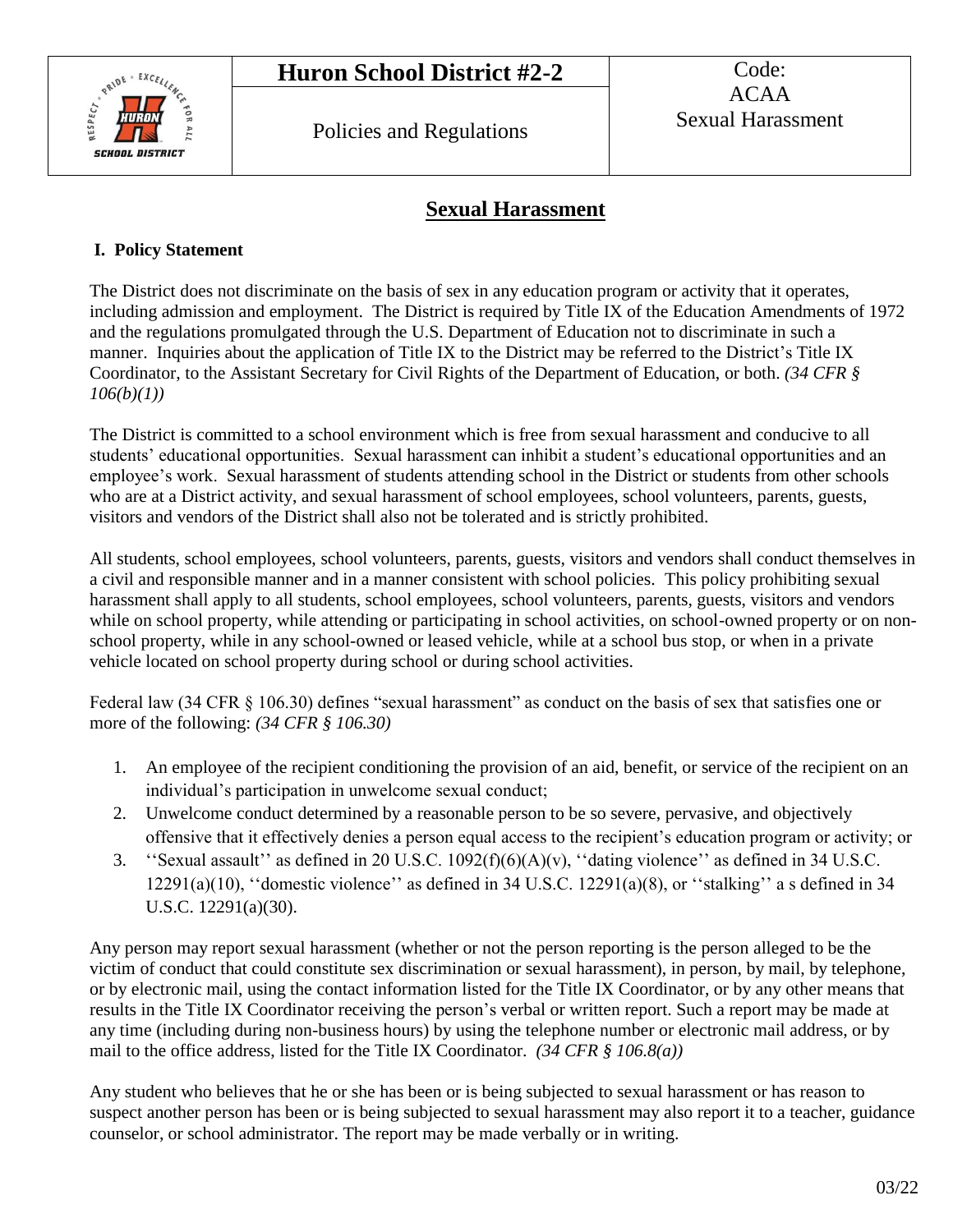

The District's response shall treat complainants and respondents equitably by offering supportive measures to a complainant, and by following a grievance process that complies with Title IX requirements before the imposition of any disciplinary sanctions or other actions that are not supportive measures against a respondent. *(34 CFR § 106.44(a))*

### **II. Designation of Title IX Coordinator**

The Board has designated the following District employee to coordinate its efforts to comply with its responsibilities as set forth in 34 CFR Part 106, who shall be referred to as the ''Title IX Coordinator.'' *(34 CFR § 106.8(a))*

| Name or Title:  |  |
|-----------------|--|
| Office Address: |  |
| Email Address:  |  |
|                 |  |

The District shall notify applicants for employment, students, parents or legal guardians of elementary and secondary school students, employees, and all unions or professional organizations holding collective bargaining or professional agreements with the District, of the name or title, office address, electronic mail address, and telephone number of the employee or employees designated as the Title IX Coordinator. *(34 CFR § 106.8(a))*

The Title IX Coordinator is responsible for coordinating the effective implementation of supportive measures. *(34 CFR § 106.30(a))*

# **III. Dissemination of Policy**

The District shall notify persons entitled to the notification under Section I. above that the District does not discriminate on the basis of sex in the education program or activity that it operates, and that it is required by Title IX and this policy not to discriminate in such a manner. Such notification must state that the requirement not to discriminate in the education program or activity extends to admission and employment, and that inquiries about the application of Title IX to the District may be referred to the District's Title IX Coordinator, to the U.S. Assistant Secretary of Education, or both.

The District shall prominently display the contact information required to be listed for the Title IX Coordinator on its website, and in each handbook or catalog that it makes available to persons entitled to a notification pursuant to Section I. above. *(34 CFR § 106.8(b))*

# **IV. Adoption of Grievance Procedures**

The District has adopted and published grievance procedures (ACAA-R(1), Sexual Harassment – Regulations) that provide for the prompt and equitable resolution of student and employee complaints alleging any action that would be prohibited by Title IX and this policy. The District shall provide to persons entitled to a notification under Section I above notice of the District's grievance procedures and grievance process, including how to report or file a complaint of sex discrimination, how to report or file a formal complaint of sexual harassment, and how the District will respond. *(34 CFR § 106.8(c))*

**V. Definitions** *(34 CFR § 106.30(a), except when otherwise indicated)*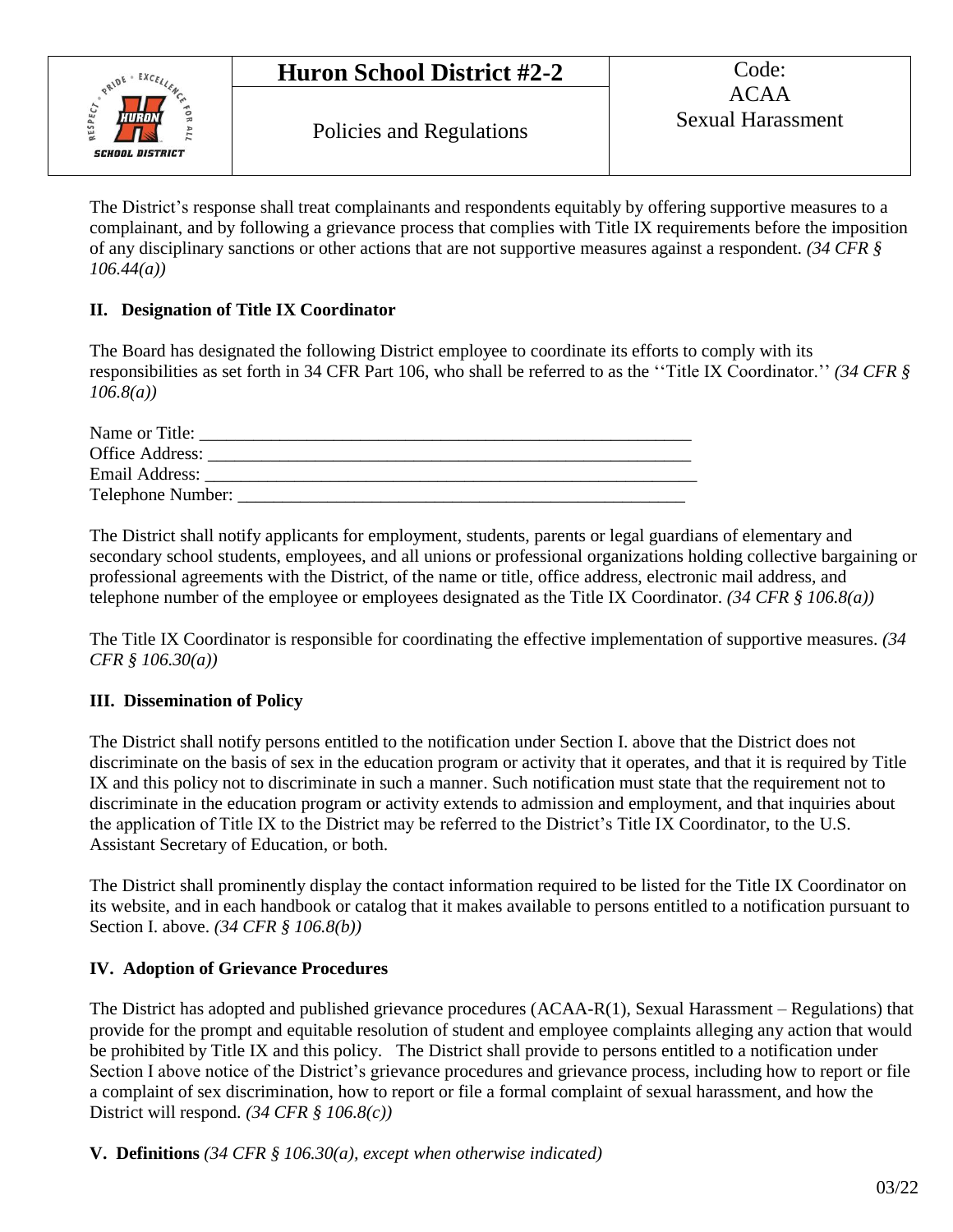# **Huron School District #2-2** Code:



a. "Actual knowledge" means notice of sexual harassment or allegations of sexual harassment to the District's Title IX Coordinator or any official of the District who has authority to institute corrective measures on behalf of the District, or to any employee of an elementary and secondary school.Imputation of knowledge based solely on vicarious liability (when a person has a particular legal relationship to the person who acted negligently) or constructive notice (deeming notice of something to a person having been given, even though actual notice did not exist) is insufficient to constitute actual knowledge. This standard is not met when the only official of the recipient with actual knowledge is the respondent. The mere ability or obligation to report sexual harassment or to inform a student about how to report sexual harassment, or having been trained to do so, does not qualify an individual as one who has authority to institute corrective measures on behalf of the District.

- b. "Complainant" means an individual who is alleged to be the victim of conduct that could constitute sexual harassment.
- c. ''Dating violence'' means violence committed by a person:
	- 1. who is or has been in a social relationship of a romantic or intimate nature with the victim; and
	- 2. where the existence of such a relationship shall be determined based on a consideration of the following factors:
		- i. the length of the relationship.
		- ii. the type of relationship.
		- iii. the frequency of interaction between the persons involved in the relationship. *(34 U.S.C. 12291(a)(10))*
- d. "Decision-maker" means the school administrator who has primary responsibility and authority related to students, staff and attendance center where the alleged sexual harassment occurred, unless otherwise designated by the Board, and who has the authority to make a determination on the complaint as to responsibility of the respondent. *(ASBSD sample definition)*
- e. ''Domestic violence'' includes felony or misdemeanor crimes of violence committed by a current or former spouse or intimate partner of the victim, by a person with whom the victim shares a child in common, by a person who is cohabitating with or has cohabitated with the victim as a spouse or intimate partner, by a person similarly situated to a spouse of the victim under the domestic or family violence laws of the jurisdiction receiving grant monies, or by any other person against an adult or youth victim who is protected from that person's acts under the domestic or family violence laws of the jurisdiction. *(34 U.S.C. 12291(a)(8))*
- f. ''Education program or activity'' includes locations, events, or circumstances over which the District exercised substantial control over both the respondent and the context in which the sexual harassment occurs. *(34 CFR § 106.44(a))*
- g. "Formal complaint" means a document filed by a complainant or signed by the Title IX Coordinator alleging sexual harassment against a respondent and requesting that the District investigate the allegation of sexual harassment. At the time of filing a formal complaint, a complainant must be participating in or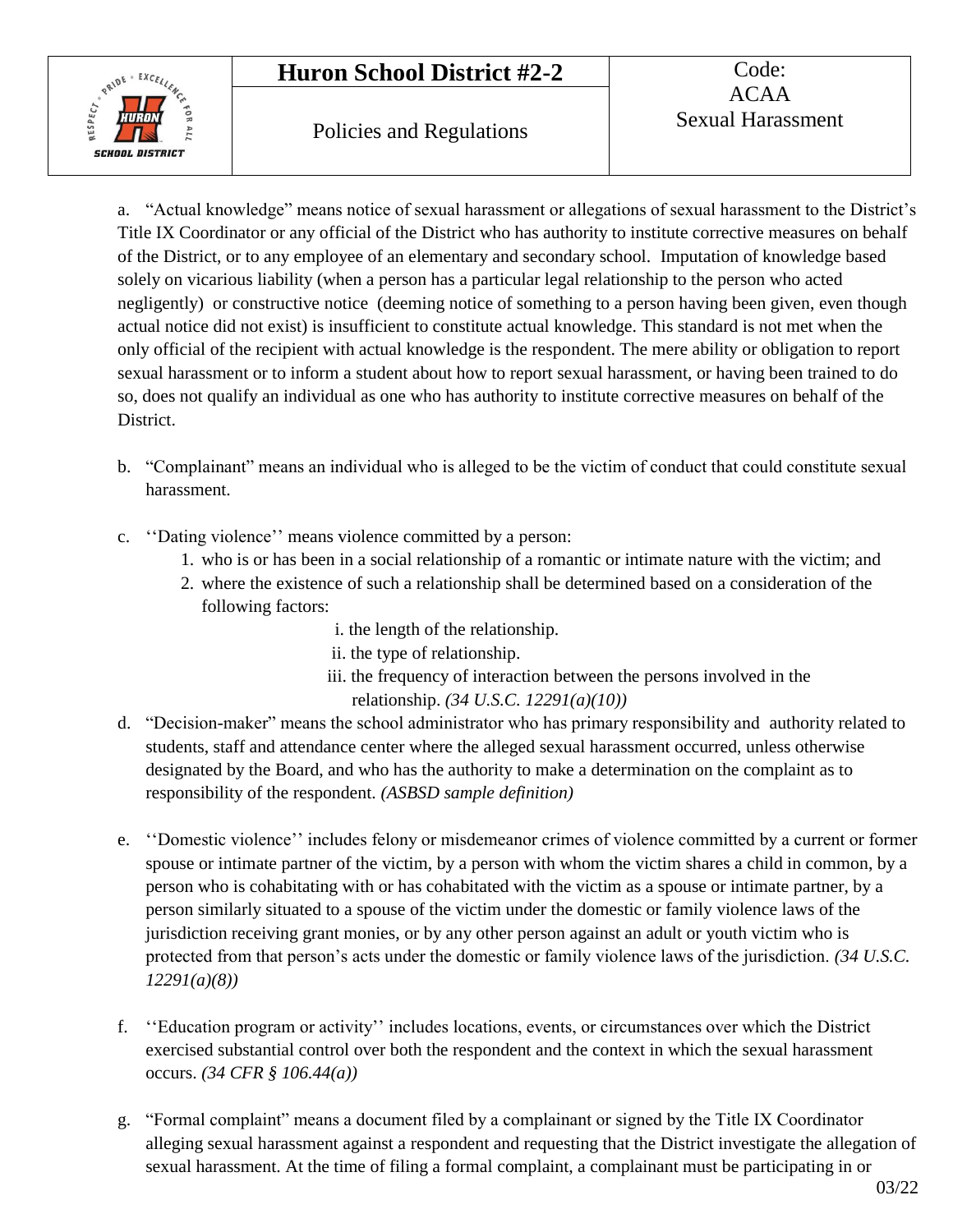# **Huron School District #2-2** Code:



attempting to participate in the education program or activity of the District. A formal complaint may be filed with the Title IX Coordinator in person, by mail, or by electronic mail, by using the contact information required to be listed for the Title IX Coordinator, and by any additional method designated by the District.

- h. ''Document filed by a complainant'' means a document or electronic submission (such as by electronic mail or through an online portal provided for this purpose by the District) that contains the complainant's physical or digital signature, or otherwise indicates that the complainant is the person filing the formal complaint. Should the Title IX Coordinator sign the formal complaint, the Title IX Coordinator is not a complainant or otherwise a party, and the Title IX Coordinator must comply with the Title IX requirements.
- i. ''Notice'' includes, but is not limited to, a report of sexual harassment to the Title IX Coordinator.
- j. "Respondent" means an individual who has been reported to be the perpetrator of conduct that could constitute sexual harassment.
- k. ''Sexual assault'' means any nonconsensual sexual act proscribed by Federal, Tribal, or State law, including when the victim lacks capacity to consent.  $(20 \text{ U.S. C. } 1092(f)(6)(A)(v))$
- l. ''Stalking'' means engaging in a course of conduct directed at a specific person that would cause a reasonable person to:
	- 1. fear for his or her safety or the safety of others; or
	- 2. suffer substantial emotional distress. *(34 U.S.C. 12291(a)(30))*
- m. "Supportive measures" means nondisciplinary, non-punitive individualized services offered as appropriate, as reasonably available, and without fee or charge to the complainant or the respondent before or after the filing of a formal complaint or where no formal complaint has been filed. Such measures are designed to restore or preserve equal access to the District's education program or activity without unreasonably burdening the other party, including measures designed to protect the safety of all parties or the District's educational environment, or deter sexual harassment. Supportive measures may include counseling, extensions of deadlines or other course-related adjustments, modifications of work or class schedules, escorting the complainant while on District property or while a District off-campus activity, mutual restrictions on contact between the parties, changes in work or housing locations, leaves of absence, increased security and monitoring of certain areas of the campus, and other similar measures.

#### **VI. District's Response to Sexual Harassment** *(34 CFR § 106.44)*

A. General response to sexual harassment. Regardless of whether or not a formal complaint is filed, should the District have actual knowledge of sexual harassment in a District educational program or activity against another person in the United States, the District shall respond promptly in a manner that is not deliberately indifferent (i.e., if the District's response to sexual harassment is clearly unreasonable in light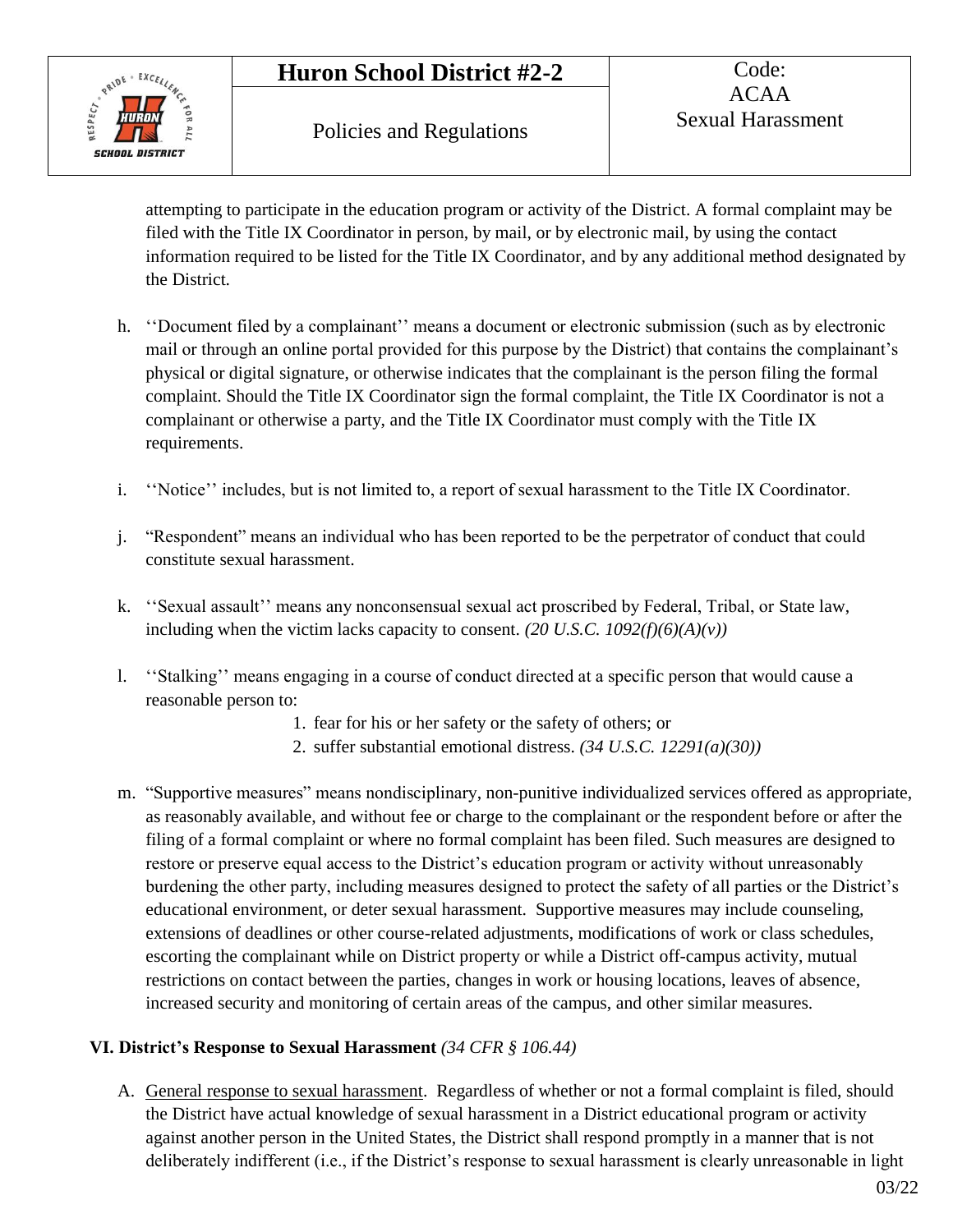

of the known circumstances).

The Title IX Coordinator shall promptly contact the complainant to discuss the availability of supportive measures, consider the complainant's wishes with respect to supportive measures, inform the complainant of the availability of supportive measures with or without the filing of a formal complaint, and explain to the complainant the process for filing a formal complaint.

- B. Response to a formal complaint. In response to a formal complaint, the District shall follow the grievance process as set forth in ACAA-R(1), Sexual Harassment – Regulations.
- C. Time frames. The timeframes set forth in the regulations shall be considered as a maximum length of time within which the related step is to be completed, however, the time frames may be extended for good cause upon written notice to the complainant and the respondent of the delay or extension and the reasons for the action. Good cause includes, but is not limited to, utilization of the informal resolution process, availability of an investigator if not a school employee, complexity of the investigation, absence of a party, a party's advisor, a witness, or decision-maker (including a person necessary for addressing an appeal), concurrent law enforcement activity, or the need for language assistance or accommodation of disabilities.
- D. Emergency removal. Nothing in Title IX regulations or this policy prohibits the District from removing a respondent from the District's education program or activity on an emergency basis, provided that the District undertakes an individualized safety and risk analysis, determines that an immediate threat to the physical health or safety of any student or other individual arising from the allegations of sexual harassment justifies removal, and provides the respondent with notice and an opportunity to challenge the decision immediately following the removal, however, nothing in Title IX regulations or this policy may be construed to modify any rights under the Individuals with Disabilities Education Act, Section 504 of the Rehabilitation Act of 1973, or the Americans with Disabilities Act. Additionally, nothing in the Title IX regulations or this policy prohibits the District from placing an employee respondent on administrative leave during the pendency of a grievance process, however, nothing in Title IX regulations or this policy may be construed to modify any rights under Section 504 of the Rehabilitation Act of 1973 or the Americans with Disabilities Act.

# **VII. Informal Resolution** *(34 CFR § 106.45(b)(9))*

- A. The District may not require as a condition of enrollment or continuing enrollment, or employment or continuing employment, or enjoyment of any other right, waiver of the right to an investigation and adjudication of formal complaints of sexual harassment consistent with this policy.
- B. The District may not require the parties to participate in an informal resolution process under this policy and may not offer an informal resolution process unless a formal complaint is filed.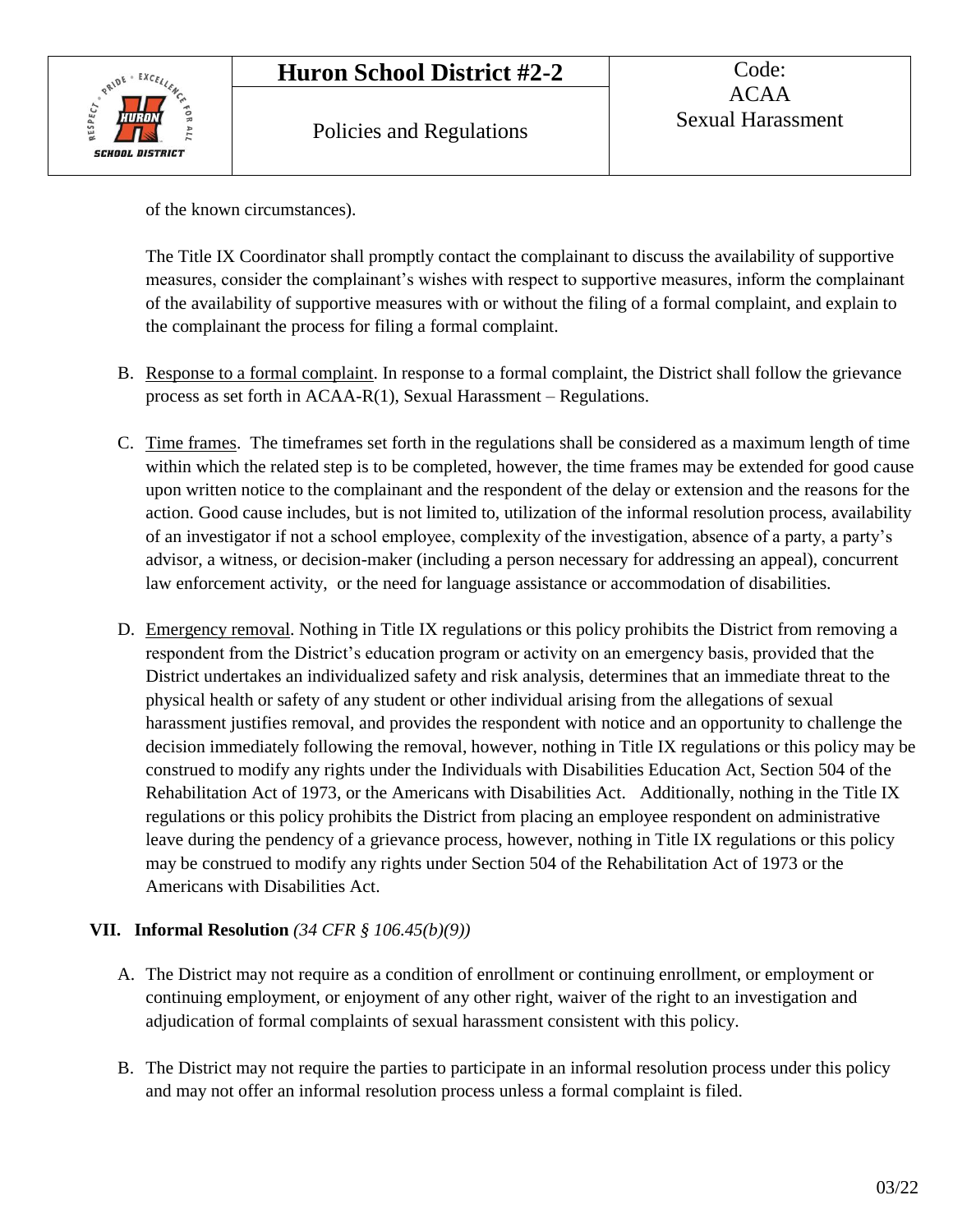

- C. At any time prior to reaching a determination regarding responsibility the District may facilitate an informal resolution process, such as mediation, that does not involve a full investigation and adjudication, provided that the District:
	- 1. provides to the parties a written notice disclosing the allegations, the requirements of the informal resolution process including the circumstances under which it precludes the parties from resuming a formal complaint arising from the same allegations, provided, however, that at any time prior to agreeing to a resolution, any party has the right to withdraw from the informal resolution process and resume the grievance process with respect to the formal complaint, and any consequences resulting from participating in the informal resolution process, including the records that will be maintained or could be shared;
	- 2. obtains the parties' voluntary, written consent to the informal resolution process; and
	- 3. does not offer or facilitate an informal resolution process to resolve allegations that an employee sexually harassed a student.

# **VIII. District's Grievance Process for Formal Complaints of Sexual Harassment** *(34 CFR § 106.45(b))*

- A. For the purpose of addressing formal complaints of sexual harassment, the District's grievance procedure as set forth in ACAA-R(1), Sexual Harassment – Regulations, shall be followed. There must be compliance with the requirements of this section, and any provisions, rules, or practices other than those required by this section that the District adopts as part of its grievance process for handling formal complaints of sexual harassment must apply equally to both parties.
- B. Upon receipt of a formal complaint, the Title IX Coordinator shall provide the following written notice to the parties who are known *(34 CFR § 106.45(b)(2))*
	- 1. Notice of the District's grievance process, including any informal resolution process.
	- 2. Notice of the allegations of sexual harassment potentially constituting sexual harassment as defined in this policy, including sufficient details known at the time and with sufficient time to prepare a response before any initial interview. Sufficient details include the identities of the parties involved in the incident, if known, the conduct allegedly constituting sexual harassment, and the date and location of the alleged incident, if known. The written notice must include a statement that the respondent is presumed not responsible for the alleged conduct and that a determination regarding responsibility is made at the conclusion of the grievance process. The written notice shall inform the parties that they may have an advisor of their choice, who may be, but is not required to be, an attorney, and may inspect and review evidence. The written notice shall inform the parties of any provision in the District's code of conduct that prohibits knowingly making false statements or knowingly submitting false information during the grievance process.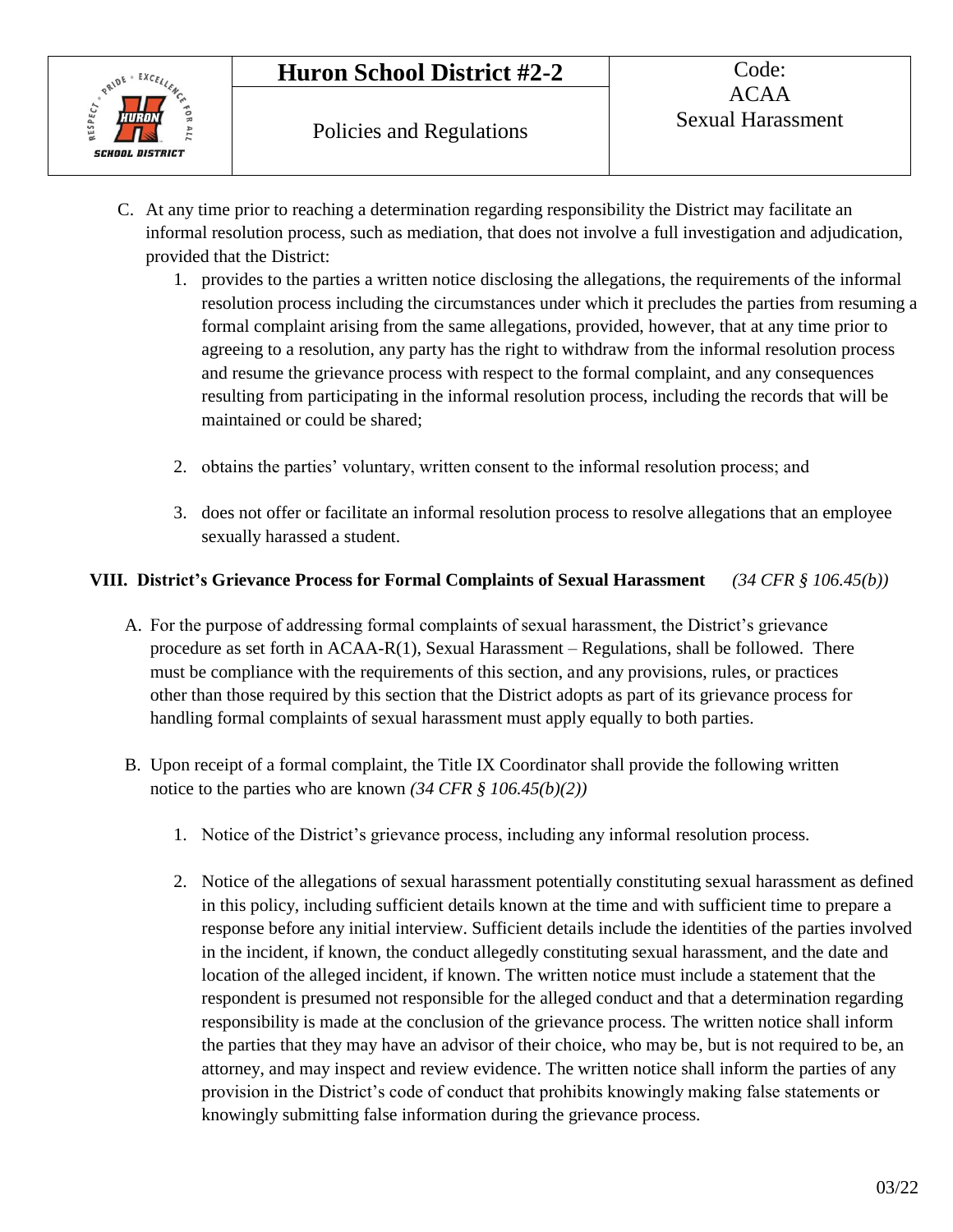

- C. The District shall treat complainants and respondents equitably by providing remedies to a complainant where a determination of responsibility for sexual harassment has been made against the respondent. Remedies may be disciplinary in nature. Such remedies may include the same individualized services identified as supportive measures. Remedies must be designed to restore or preserve equal access to the District's education program or activity. *(34 CFR § 106.45(b)(1)(i))*
- D. The District shall follow the grievance process before the imposition of any disciplinary sanctions or other actions that are not supportive measures against a respondent. *(34 CFR § 106.44(a))*
- E. Investigation of a formal complaint. When investigating a formal complaint and throughout the grievance process, the District:
	- 1. shall have the burden of proof and the burden of gathering evidence sufficient to reach a determination, and the parties shall not have either burden; *(34 CFR § 106.45(b)(5)(i))*
	- 2. cannot access, consider, disclose, or otherwise use a party's records that are made or maintained by a physician, psychiatrist, psychologist, or other recognized professional or paraprofessional acting in the professional's or paraprofessional's capacity, or assisting in that capacity, and which are made and maintained in connection with the provision of treatment to the party, unless the District obtains that party's voluntary, written consent to do so for a grievance process under this section. If a party is not an ''eligible student,'' (i.e., student who has reached 18 years of age), the District must obtain the voluntary, written consent of a ''parent,'' (i.e., natural parent, guardian, or an individual acting as a parent in the absence of a parent or a guardian;  $(34 \text{ CFR} \text{ s } 106.45(b)(5)(i))$
	- 3. shall provide an equal opportunity for the parties to present witnesses, including fact and expert witnesses, and other inculpatory and exculpatory evidence; *(34 CFR § 106.45(b)(5)(ii))*
	- 4. shall not restrict the ability of either party to discuss the allegations under investigation or to gather and present relevant evidence; provided, however, nothing in this provision prohibits the District from taking disciplinary action due to a party retaliating against any person due to that person having made a report or complaint, testified, assisted, or participated or refused to participate in any manner in an investigation, proceeding, or hearing under this policy. *(34 CFR § 106.45(b)(5)(iii))*
	- 5. shall provide the parties with the same opportunities to have others present during any grievance proceeding, including the opportunity to be accompanied to any related meeting or proceeding by the advisor of their choice, who may be, but is not required to be, an attorney, and not limit the choice or presence of advisor for either the complainant or respondent in any meeting or grievance proceeding; however, the District may establish restrictions regarding the extent to which the advisor may participate in the proceedings, as long as the restrictions apply equally to both parties. *(34 CFR § 106.45(b)(5)(iv))*
- F. There shall be an objective evaluation of all relevant evidence, and credibility determinations may not be based on a person's status as a complainant, respondent, or witness. *(34 CFR § 106.45(b)(1)(ii))*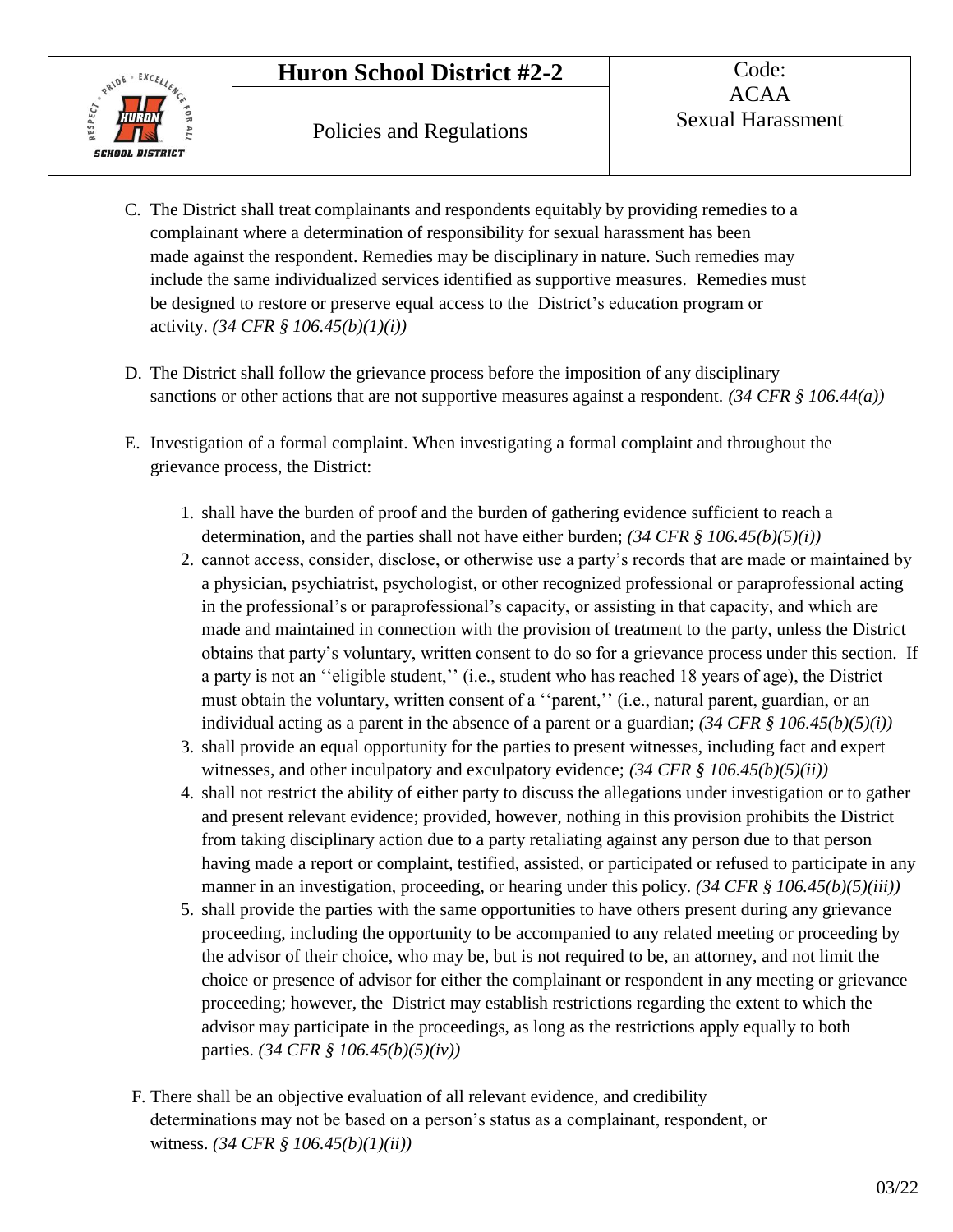

- G. No individual designated by a recipient as a Title IX Coordinator, investigator, decision-maker, or any person designated by the District to facilitate an informal resolution process, may have a conflict of interest or bias for or against complainants or respondents generally or an individual complainant or respondent. *(34 CFR § 106.45(b)(1)(iii))*
- H. The Title IX Coordinator, investigators, decision-makers, and any person who facilitates an informal resolution process, shall receive training on the definition of sexual harassment, the scope of the District's education program or activity, how to conduct an investigation and grievance process including hearings, appeals, and informal resolution processes, as applicable, and how to serve impartially, including by avoiding prejudgment of the facts at issue, conflicts of interest, and bias. *(34 CFR § 106.45(b)(1)(iii))*
	- 1. The decision-makers shall receive training on any technology to be used at a live hearing and on issues of relevance of questions and evidence, including when questions and evidence about the complainant's sexual predisposition or prior sexual behavior are not relevant.
	- 2. The investigators shall receive training on issues of relevance to create an investigative report that fairly summarizes relevant evidence.
	- 3. No materials used to train Title IX Coordinators, investigators, decision-makers, and any person who facilitates an informal resolution process, may rely on sex stereotypes, and training materials must promote impartial investigations and adjudications of formal complaints of sexual harassment.
- I. Until a determination regarding responsibility is made at the conclusion of the grievance process, the respondent is presumed to not be responsible for the alleged conduct. *(34 CFR § 106.45(b)(1)(iv); 34 CFR § 106.45(b)(2)(i)(B))*
- J. The District's grievance procedure as set forth in ACAA-R(1), Sexual Harassment Regulations, shall:
- K. including reasonably prompt time frames for filing and resolving appeals and informal resolution processes if District offers informal resolution processes; *(34 CFR § 106.45(b)(1)(vi))*
- L. include a process that allows for the temporary delay of the grievance process or the limited extension of time frames for good cause with written notice to the complainant and the respondent of the delay or extension and the reasons for the action. Good cause may include considerations such as the absence of a party, a party's advisor, or a witness; concurrent law enforcement activity; or the need for language assistance or accommodation of disabilities; *(34 CFR § 106.45(b)(1)(v))*
- M. include the range of possible disciplinary sanctions and remedies or list the possible disciplinary sanctions and remedies that the District may implement following any determination of responsibility; *(34 CFR § 106.45(b)(1)(vi))*
- N. state that for all formal complaints of sexual harassment filed against students and employees, the standard of evidence to be used to determine responsibility is the preponderance of the evidence standard. *(34 CFR § 106.45(b)(1)(vii))*
- O. include the procedures and permissible bases for the complainant and respondent to appeal; *(34 CFR § 106.45(b)(1)(viii))*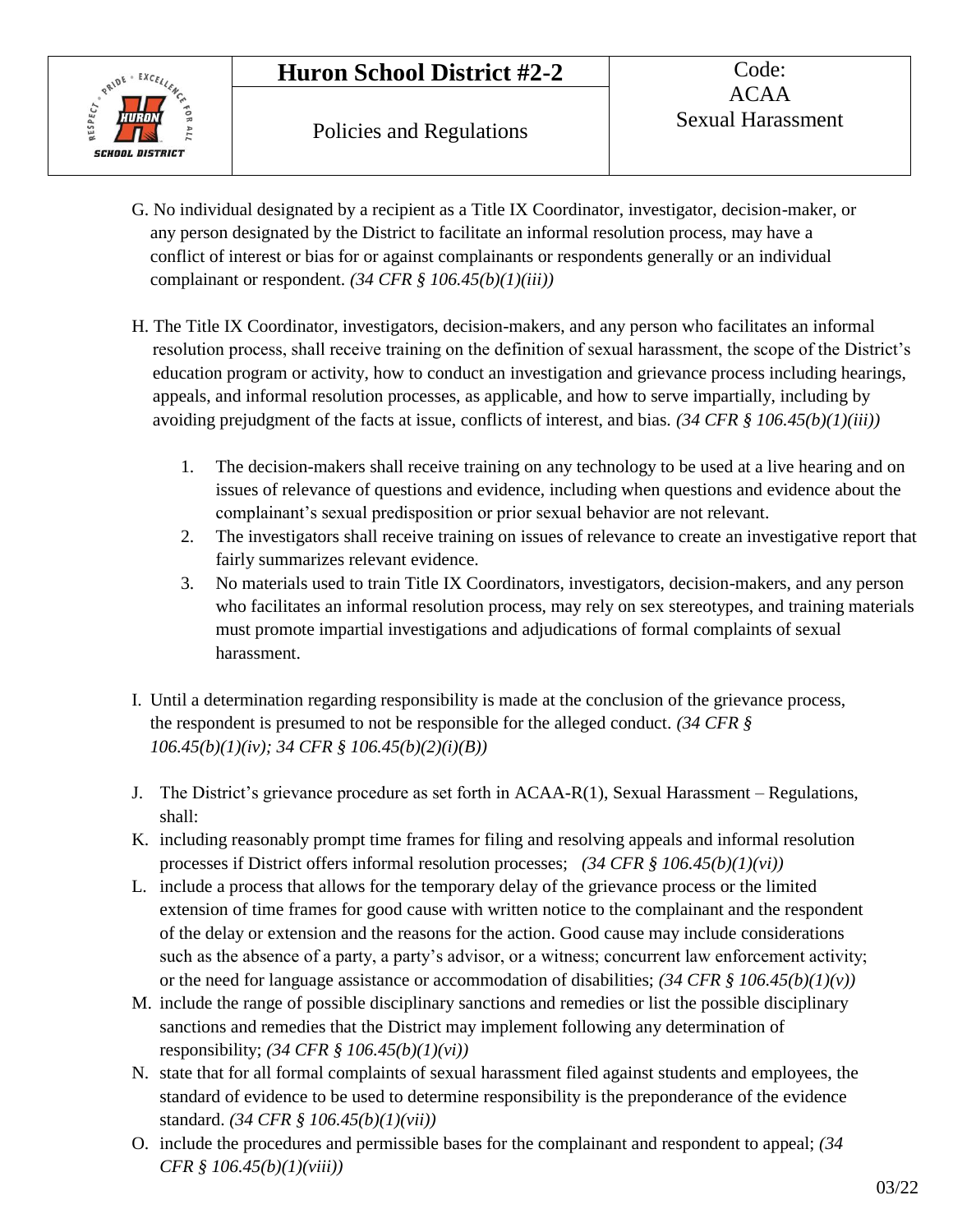

- P. describe the range of supportive measures available to complainants and respondents; *(34 CFR § 1045(b)(1)(ix))* and
- Q. not require, allow, rely upon, or otherwise use questions or evidence that constitute, or seek disclosure of, information protected under a legally recognized privilege, unless the person holding such privilege has waived the privilege.  $(34 \text{ CFR} \text{ s } 106.45(b)(1)(x))$
- R. If, in the course of an investigation, the District decides to investigate allegations about the complainant or respondent that are not included in the notice provided pursuant to provision B in this section, the District shall provide notice of the additional allegations to the parties whose identities are known. *(34 CFR § 106.45(b)(2)(ii))*
- S. Any party whose participation is invited or expected, shall be given written notice of the date, time, location, participants, and purpose of all hearings, investigative interviews, or other meetings, with sufficient time for the party to prepare to participate.  $(34 \text{ CFR} \text{ s } 106.45(b)(5)(v))$
- T. All parties shall have equal opportunity to inspect and review any evidence obtained as part of the investigation that is directly related to the allegations raised in a formal complaint, including the evidence upon which the recipient does not intend to rely in reaching a determination regarding responsibility and inculpatory or exculpatory evidence whether obtained from a party or other source, so that each party can meaningfully respond to the evidence prior to conclusion of the investigation. *(34 CFR § 106.45(b)(5)(vi))*
- U. Prior to completion of the investigative report, the District must send to each party and the party's advisor, if any, the evidence subject to inspection and review in an electronic format or a hard copy, and the parties must have at least 10 calendar days to submit a written response, which the investigator will consider prior to completion of the investigative report. *(34 CFR § 106.45(b)(5)(vi))*
- V. The investigator shall create an investigative report that fairly summarizes relevant evidence and, at least 10 calendar days prior to a determination by a decision-maker regarding responsibility, send to each party and the party's advisor, if any, the investigative report in an electronic format or a hard copy, for their review and written response. *(34 CFR § 106.45(b)(5)(vii))*
- W. No adversarial hearing shall be held unless the determination of the Superintendent is appealed to the Board, or unless the Superintendent recommends the long term suspension or expulsion of a student, or the suspension without pay or termination of employment of an employee. *(34 CFR § 106.45(b)(6)(ii))*
- X. The Superintendent may make a recommendation to the Board that a student determined to have sexually harassed another person be suspended long-term or expelled (ARSD 24:07:01:01). The Superintendent may also make a recommendation to the Board that an employee determined to having sexually harassed another person be suspended without pay or the person's employment with the District be terminated. Should either recommendation be given by the Superintendent, a formal adversarial hearing shall be held before the Board as set forth in  $ACAA-R(1)$ , Sexual Harassment – Regulations. *(34 CFR § 106.45(b)(8)(ii))*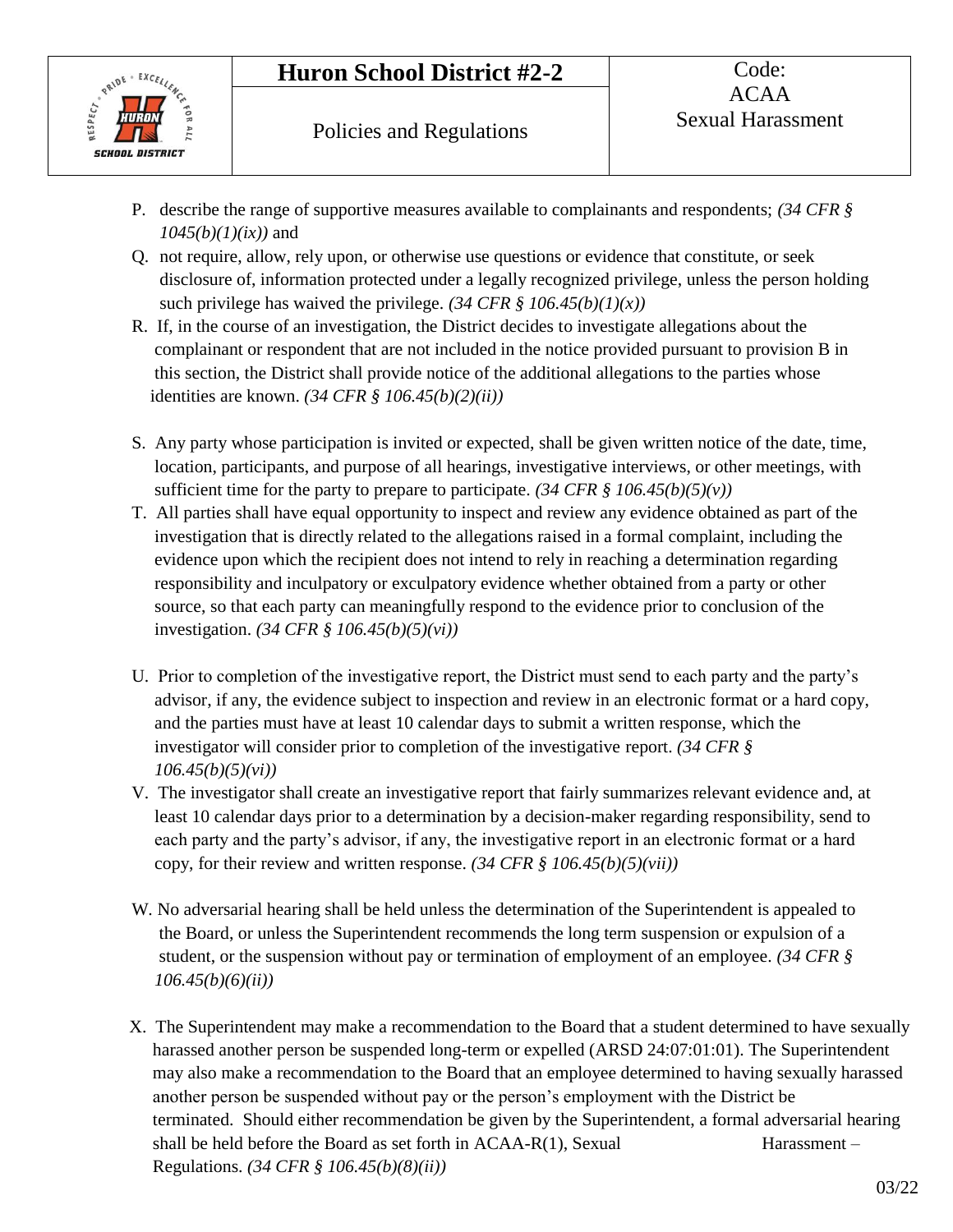

# **IX. Appeal**

- A. Both parties have the right to appeal to the Board the Superintendent's determination regarding responsibility, and also from a dismissal of a formal complaint or any allegations therein, on the following bases:
	- 1. Procedural irregularity that affected the outcome of the matter; *(34 CFR § 106.45(b)(8)(i)(A))*
	- 2. New evidence that was not reasonably available at the time the determination regarding responsibility or dismissal was made, that could affect the outcome of the matter; *(34 CFR § 106.45(b)(8)(i)(B))* and
	- 3. The Title IX Coordinator, investigator(s), or decision-maker(s) had a conflict of interest or bias for or against complainants or respondents generally or the individual complainant or respondent that affected the outcome of the matter.  $(34 \text{ CFR} \text{ s } 106.45(b)(8)(i)(C))$
- B. As to all appeals, the Title IX Coordinator shall: *(34 CFR § 106.45(b)(8)(iii))*
	- 1. notify the other party in writing when an appeal is filed and implement appeal procedures equally for both parties;
	- 2. ensure that the decision-maker(s) for the appeal is not the same person as the decisionmaker(s) that reached the determination regarding responsibility or dismissal, the investigator(s), or the Title IX Coordinator;
	- 3. ensure that the decision-maker(s) for the appeal complies with the standard of evidence as required in this policy;
	- 4. give both parties a reasonable, equal opportunity to submit a written statement in support of, or challenging, the outcome;
	- 5. ensure that a written decision is issued describing the result of the appeal and the rationale for the result, and provide the written decision simultaneously to both parties.

# **X. Consolidation of Formal Complaints**

The District may consolidate formal complaints as to allegations of sexual harassment against more than one respondent, or by more than one complainant against one or more respondents, or by one party against the other party, where the allegations of sexual harassment arise out of the same facts or circumstances. Where a grievance process involves more than one complainant or more than one respondent, references in this section to the singular ''party,'' ''complainant,'' or ''respondent'' include the plural, as applicable. *(34 CFR § 106.45(b)(4))*

#### **XI. Dismissal of a Formal Complaint**

A. The District must investigate the allegations in a formal complaint. If the conduct alleged in the formal complaint would not constitute sexual harassment as defined in this policy even if proved, did not occur in the District's education program or activity, or did not occur against a person in the United States, then the District must dismiss the formal complaint with regard to that conduct for purposes of sexual harassment, however the dismissal does not preclude action under another provision of the District's code of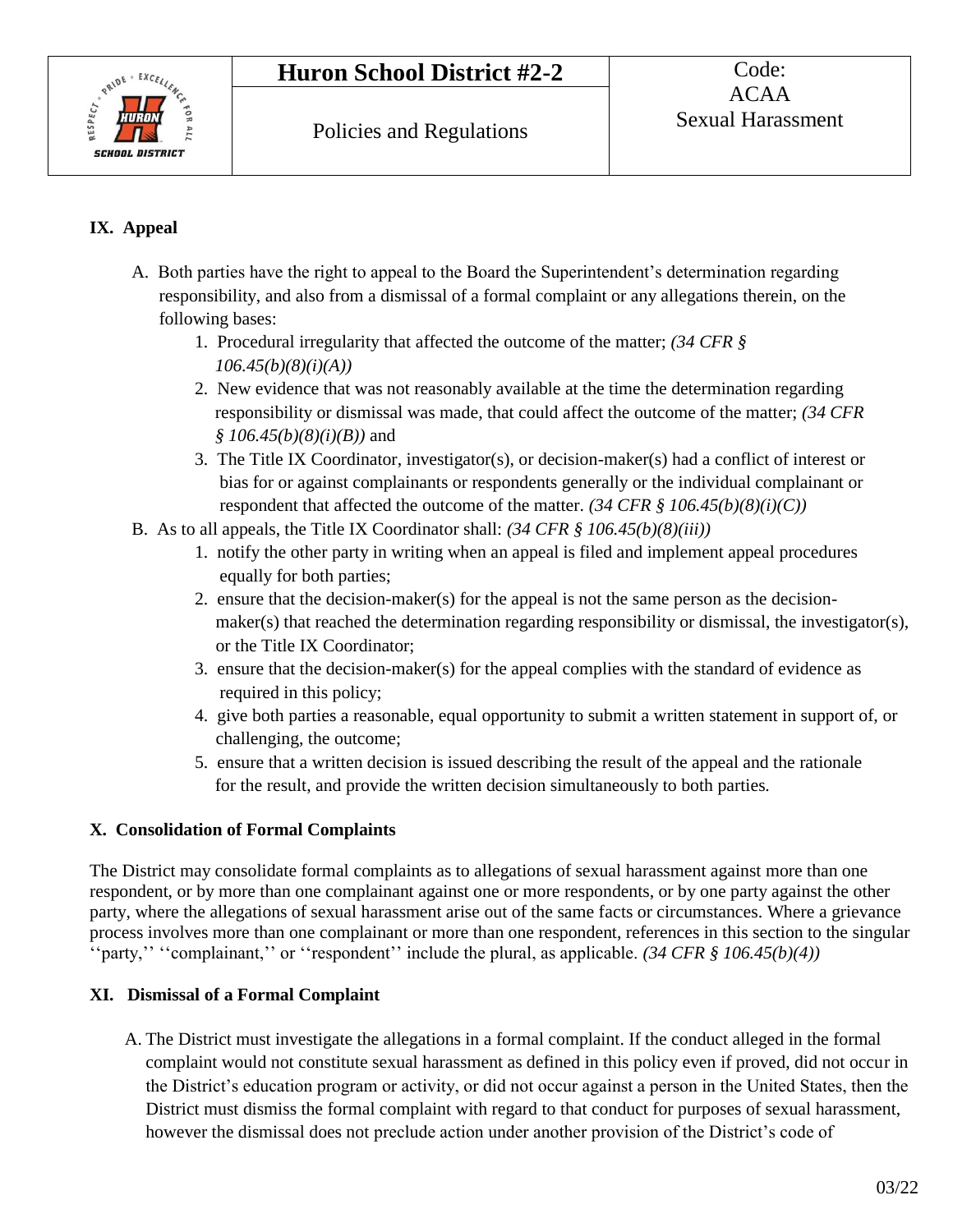

conduct. *(34 CFR § 106.45(b)(3)(i))*

- B. The District may dismiss the formal complaint or any allegations therein, if at any time during the investigation or hearing: *(34 CFR § 106.45(b)(3)(ii))*
	- 1. a complainant notifies the Title IX Coordinator in writing that the complainant would like to withdraw the formal complaint or any allegations therein;
	- 2. the respondent is no longer enrolled in or employed by the District; or specific circumstances prevent the District from gathering evidence sufficient to reach a determination as to the formal complaint or allegations therein.
- C. Upon a dismissal required or permitted pursuant to Section A. or B. above, the District shall promptly send written notice of the dismissal and reason(s) therefor simultaneously to the parties. *(34 CFR § 106.45(b)(3)(iii))*

# **XII. Recordkeeping** *(34 CFR § 106.45(b)(10))*

A. The District shall maintain for a period of seven years records of:

- 1. each sexual harassment investigation including any determination regarding responsibility, any disciplinary sanctions imposed on the respondent, and any remedies provided to the complainant designed to restore or preserve equal access to the recipient's education program or activity;
- 2. any appeal and the result therefrom;
- 3. any informal resolution and the result therefrom; and
- 4. all materials used to train Title IX Coordinators, investigators, decision-makers, and any person who facilitates an informal resolution process. A recipient must make these training materials publicly available on its website, or if the recipient does not maintain a website the recipient must make these materials available upon request for inspection by members of the public.
- B. For each response required under XII.A., the District shall create, and maintain for a period of seven years, records of any actions, including any supportive measures, taken in response to a report or formal complaint of sexual harassment, document the basis for its conclusion that its response was not deliberately indifferent, and document that it has taken measures designed to restore or preserve equal access to the recipient's education program or activity. If the complainant is not provided with supportive measures, the District shall document the reasons why such a response was not clearly unreasonable in light of the known circumstances.

# **XIII. Retaliation Prohibited** *(34 CFR § 106.71)*

A. Neither the District or other person may intimidate, threaten, coerce, or discriminate against any individual for the purpose of interfering with any right or privilege secured by Title IX or this policy, or because the individual has made a report or complaint, testified, assisted, or participated or refused to participate in any manner in an investigation, proceeding, or hearing under this policy.